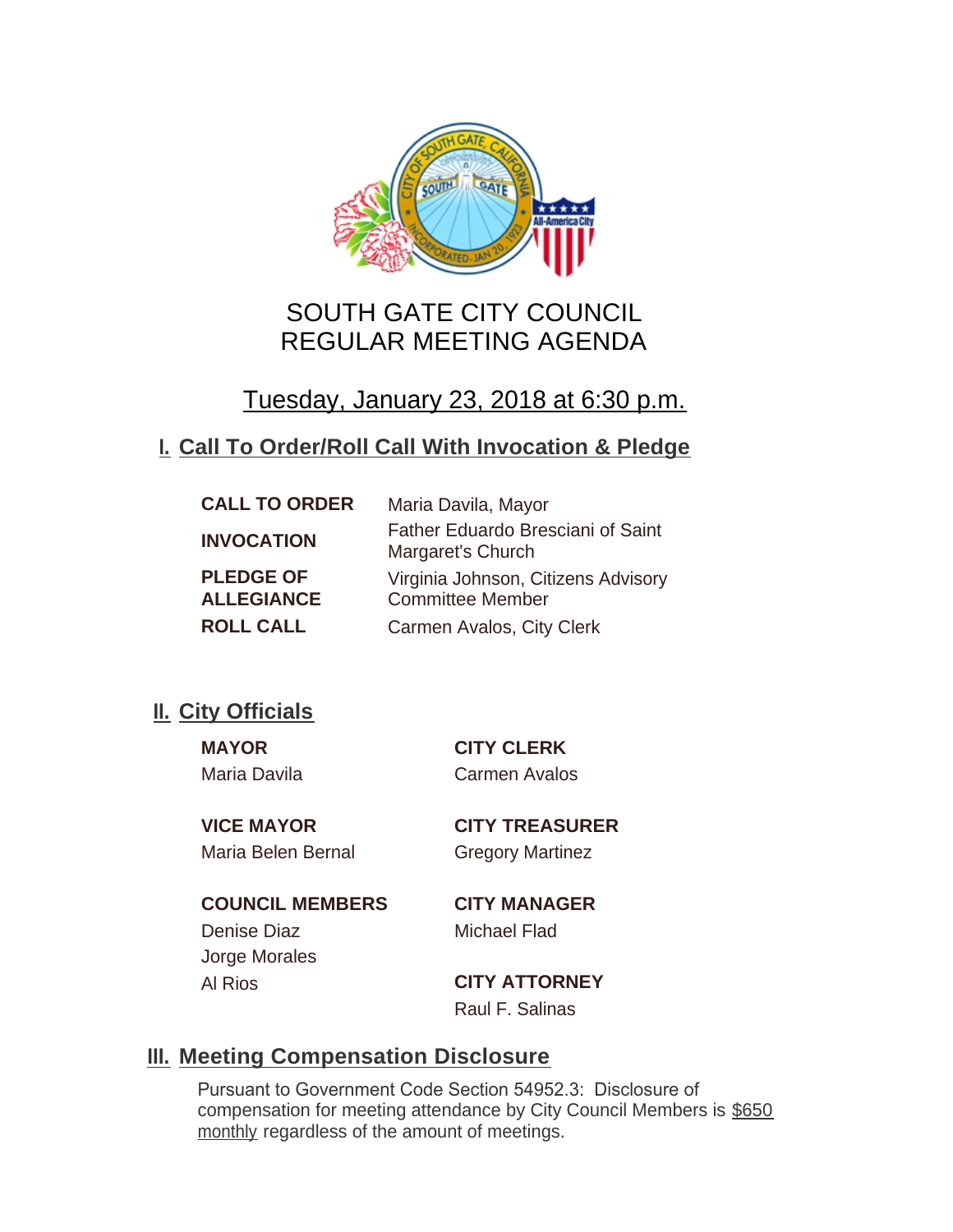## **IV. Public Hearings**

## **1. Live Entertainment And Dancing Permits For The Hound Bar Located At 4626 Firestone Boulevard And Consideration Of Conditions**

The City Council will conduct a Public Hearing to consider approving the permits for The Hound Bar to have live entertainment and dancing at 4626 Firestone Boulevard subject to the conditions set forth in the permits and any limitations and/or conditions the City Council may wish to impose. (CD)

Documents:

## [ITEM 1 REPORT 01232018.PDF](http://cityofsouthgate.org/AgendaCenter/ViewFile/Item/5359?fileID=11278)

## **Comments From The Audience V.**

During this time, members of the public and staff may address the City Council regarding any items within the subject matter jurisdiction of the City Council. Comments from the audience will be limited to five (5) minutes per speaker; unless authorized by the Mayor, the time limit may not be extended by utilizing another member's time. There will be no debate or action on items not listed on the agenda unless authorized by law.

Note: The City Council desires to provide all members of the public with the opportunity to address the Council. Nevertheless, obscene language, comments intended to disrupt or interfere with the progress of the meeting or slanderous comments will not be tolerated and may result in ejection and/or may constitute a violation of South Gate Municipal Code Section 1.04.110.

## **Reports And Comments From City Officials VI.**

During this time, members of the City Council will report on matters pertaining to their service on various intergovenmental boards and commissions as a representative of the City pursuant to Assembly Bill 1234. City Council Members will also have an opportunity to comment on matters not on the agenda.

Following the City Council Members, reports and comments will be heard by the City Clerk, City Treasurer, City Manager and Department Heads.

## **Consent Calendar Items VII.**

Agenda Items **2, 3, 4, 5, 6, 7, 8, and 9** are consent Calendar Items. All items including Ordinances, Resolutions and Contracts, may be approved by adoption of the Consent Calendar, individually and collectively by one (1) motion. There will be no separate discussion of these items unless Members of the City Council, the public, or staff request that specific items be removed from the Consent Calendar for separate discussion and action.

Any Motion to introduce or adopt an Ordinance on the Consent Calendar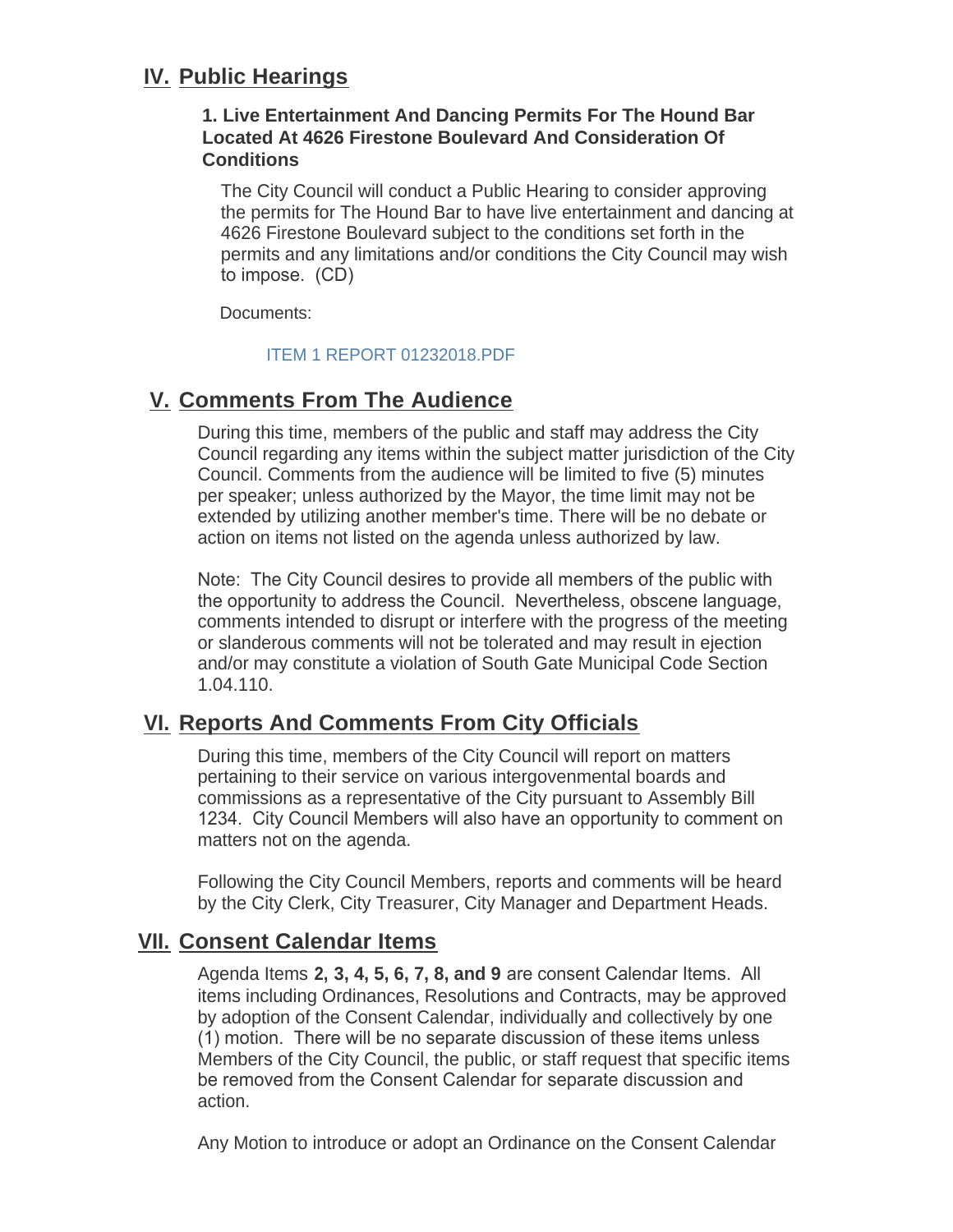$A_{\rm eff}$  Motion to introduce or adopt an  $\mathcal{A}_{\rm eff}$  and  $\mathcal{A}_{\rm eff}$  and  $\mathcal{A}_{\rm eff}$ shall be: (1) a motion to waive the reading of the Ordinance and introduce the Ordinance or (2) a motion to waive the reading of the Ordinance and adopt the Ordinance, as appropriate.

## **2. Resolution Approving Application For The Urban Orchard Project**

The City Council will consider adopting a **Resolution**  approving the application to the California Department of Parks and Recreation for Land and Water Conservation Funds for the Urban Orchard Project in the amount of \$3,000,000. (PW)

Documents:

### [ITEM 2 REPORT 01232018.PDF](http://cityofsouthgate.org/AgendaCenter/ViewFile/Item/5360?fileID=11261)

## **3. Funding Agreement With Metro For The Tweedy Boulevard Traffic Signal Synchronization Project**

The City Council will consider: (PW)

a. Approving a Funding Agreement (Contract **1998**) with the Los Angeles County Metropolitan Transportation Authority (Metro) to accept \$1,317,212 in Proposition C 25% Funds (2013 Call for Project) for the Tweedy Boulevard Traffic Signal Synchronization Project, City Project No. 514-TRF;

b. Amending the Capital Improvement Program to include the Tweedy Boulevard Traffic Signal Synchronization Project;

c. Appropriating \$1,317,212 in Proposition C 25% Funds to the Tweedy Boulevard Traffic Signal Synchronization Project, Account No. 311-790-39- 9471;

d. Appropriating \$500,000 in Proposition C Local Return Funds to the Tweedy Boulevard Traffic Signal Synchronization Project, Account No. 311-790-39- 9471, to meet the City's local match requirements and install additional traffic and pedestrian safety improvements;

e. Approving Metro's Project Readiness Certification Form; and

f. Authorizing the Mayor to execute the Funding Agreement in a form acceptable to the City Attorney.

Documents:

#### [ITEM 3 REPORT 01232018.PDF](http://cityofsouthgate.org/AgendaCenter/ViewFile/Item/5361?fileID=11273)

## **4. Funding Agreement With Metro For The Construction Of The I-710 Soundwall Project**

The City Council will consider: (PW)

a. Approving a Funding Agreement (Contract \_\_\_\_\_\_) with the Los Angeles County Metropolitan Transportation Authority to accept \$8,900,000 in Measure R Funds for the construction of the I-710 Soundwall Project, City Project No. 547-ST;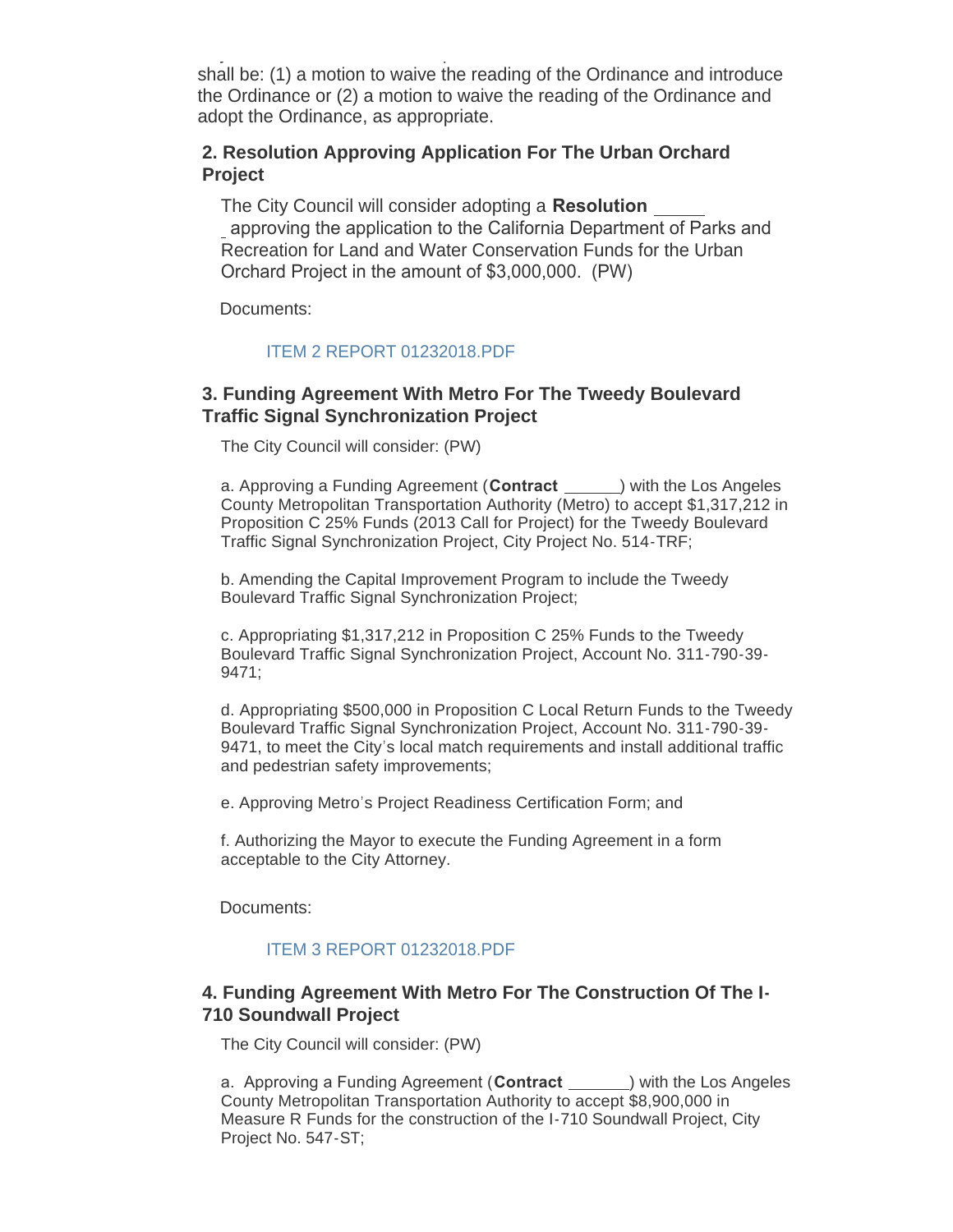b. Appropriating \$300,000 in Metro Measure R Funds to the I-710 Soundwall Project, Account No. 311-790-31-9571; and

c. Authorizing the Mayor to execute the Funding Agreement in a form acceptable to the City Attorney.

Documents:

#### [ITEM 4 REPORT 01232018.PDF](http://cityofsouthgate.org/AgendaCenter/ViewFile/Item/5362?fileID=11272)

### **5. Agreement With Parkwood Landscape Maintenance, Inc., For Landscape Maintenance Services**

The City Council will consider: (PW)

a. Approving an Agreement (Contract <u>equal</u>) with Parkwood Landscape Maintenance, Inc., for landscape maintenance services for a three-year term for a not-to-exceed amount of \$806,082;

b. Appropriating \$30,915 to account no. 251-714-25-6101 from the unassigned Street Lighting and Landscaping fund balance; and

c. Authorizing the Mayor to execute the Agreement in a form acceptable to the City Attorney.

Documents:

#### [ITEM 5 REPORT 01232018.PDF](http://cityofsouthgate.org/AgendaCenter/ViewFile/Item/5363?fileID=11263)

## **6. Master License Agreement With Crown Castle NG West, LLC, To Install, Maintain And Operate Small Cell Antennas On City-Owned Poles**

The City Council will consider: (PW)

a. Approving a Master License Agreement (Contract **incomponent**) with Crown Castle NG West, LLC, to install, maintain and operate small cell antennas on City-owned poles in the public right-of-way;

b. Authorizing the Mayor to execute the Master License Agreement in a form acceptable to the City Attorney;

c. Authorizing the City Manager and/or his designee to issue individual Pole Licenses under the Master License Agreement for City-owned poles in the public right-of-way; and

d. Directing the Director of Administrative Services to deposit the revenue into the General Fund.

Documents:

#### [ITEM 6 REPORT 01232018.PDF](http://cityofsouthgate.org/AgendaCenter/ViewFile/Item/5364?fileID=11262)

**7. LAUSD's Request For Waiver Of Fees For South Gate High School And South Gate Middle School Student Banners On**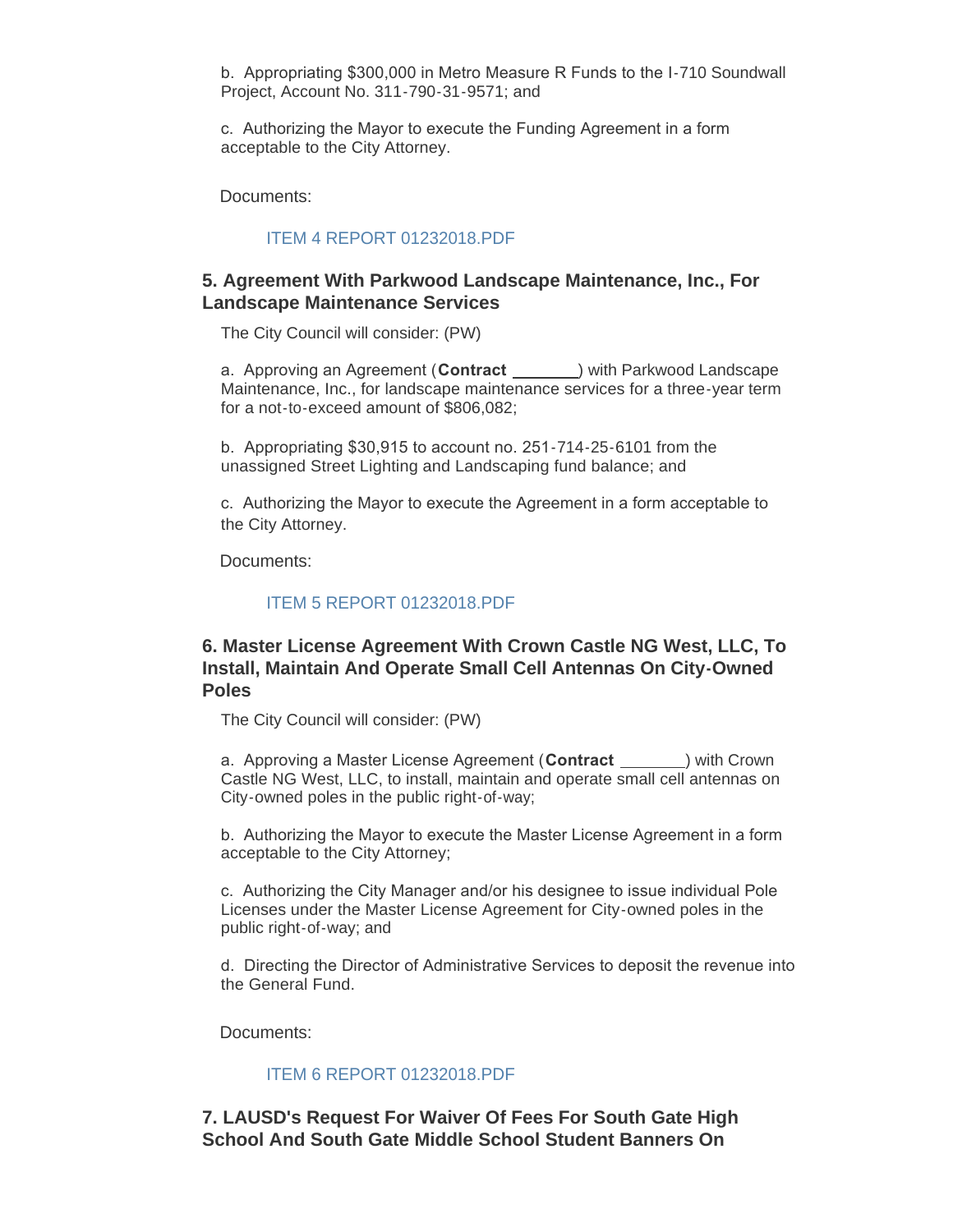## **Firestone Boulevard**

The City Council will consider: (PW)

a. Receiving and filing a proposal from the Los Angeles Unified School District (LAUSD) to install 20 banners on Firestone Boulevard between Otis Street and State Street, for the purposes of promoting student achievements at South Gate High School and South Gate Middle School;

b. Approving LAUSD's request to waive Public Works Encroachment Permit Fees for the installation of 20 banners, in the amount of \$3,060; and

c. Approving LAUSD's request to waive Banner Permit Fees for the installation of 20 banners, in the amount of \$3,500.

Documents:

#### [ITEM 7 REPORT 01232018.PDF](http://cityofsouthgate.org/AgendaCenter/ViewFile/Item/5365?fileID=11274)

## **8. Addendum To The South Gate Girls Club House Feasibility Study Report To Include Additional Concept Designs**

The City Council will consider: (PARKS)

a. Receiving and filing Addendum to the South Gate Girls Club House Feasibility Study Report (Addendum) containing additional concept designs; and

b. Directing staff to include the Addendum as part of the 2008 Parks & Recreation Master Plan Ten Year Update Financial Plan.

Documents:

#### [ITEM 8 REPORT 01232018.PDF](http://cityofsouthgate.org/AgendaCenter/ViewFile/Item/5366?fileID=11275)

#### **9. Minutes**

The City Council will consider: (CLERK)

a. Approving the Special and Regular Meeting minutes of November 28, 2017 and December 12, 2017; and

b. Approving the Special Meeting minutes of November 14, 2017 and December 5, 2017; and

c. Approving the Special Joint City Council and Planning Commission Meeting minutes of November 14, 2017

Documents:

#### [ITEM 9 REPORT 01232018.PDF](http://cityofsouthgate.org/AgendaCenter/ViewFile/Item/5347?fileID=11254)

## **Reports, Recommendations And Requests VIII.**

**10. Community Development Block Grant Program Sub-Recipient Agreement With The Southern California Gas Company**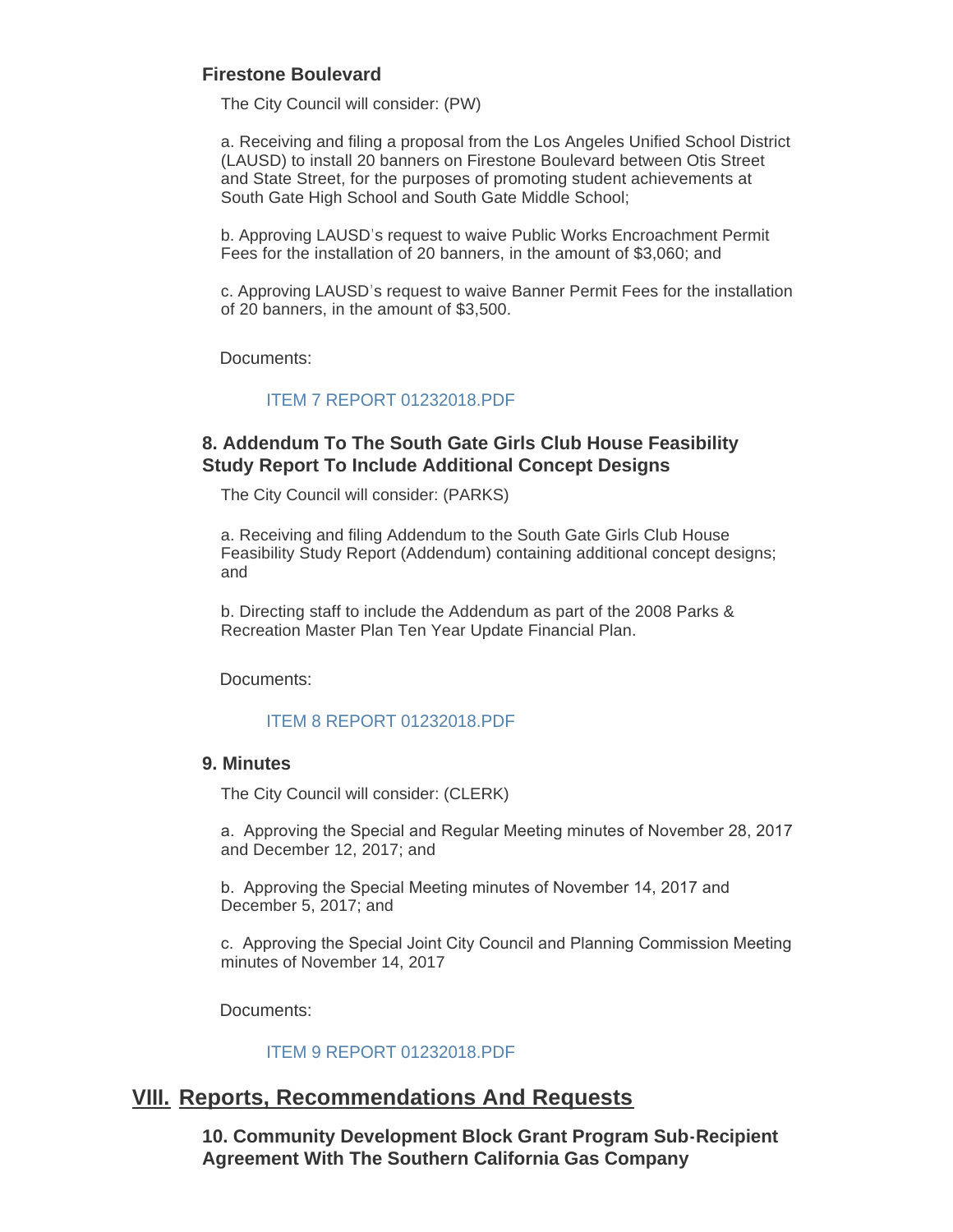The City Council will consider: (CD)

a. Approving the Community Development Block Grant Program Subrecipient Agreement (Contract  $\qquad \qquad$  ) for Fiscal Year 2017/18 with the Southern California Gas Company; and

b. Authorizing the Mayor to execute the Agreement in a form acceptable to the City Attorney.

Documents:

#### [ITEM 10 REPORT 01232018.PDF](http://cityofsouthgate.org/AgendaCenter/ViewFile/Item/5355?fileID=11255)

### **11. South Gate Safe Routes To School Plan**

The City Council will consider receiving and filing the Safe Routes to School Plan thereby authorizing its use as the planning document to encourage students walking and biking to school. (PW)

Documents:

[ITEM 11 REPORT 01232018.PDF](http://cityofsouthgate.org/AgendaCenter/ViewFile/Item/5367?fileID=11264) [SG SRTS SUMMARY REPORT FINAL OCTOBER 2017 \(2018-01-03](http://cityofsouthgate.org/AgendaCenter/ViewFile/Item/5367?fileID=11279)  REV).PDF

## **12. South Gate Police Department Services And Staffing Levels Report**

The City Council will consider receiving and filing the South Gate Police Department services and staffing levels report. (PD)

Documents:

#### [ITEM 12 REPORT 01232018.PDF](http://cityofsouthgate.org/AgendaCenter/ViewFile/Item/5368?fileID=11265)

#### **13. Warrants And Cancellations**

The City Council will consider approving the Warrants and Cancellations for January 23, 2018: (ADMIN SVCS)

Total of Checks: \$1,585,086.55 Voids \$ (1,477.00) Total of Payroll Deductions: \$ (333,151.69) Grand Total: \$1,250,457.86

Cancellations: 73579, 74056

Documents:

#### [ITEM 13 REPORT 01232018.PDF](http://cityofsouthgate.org/AgendaCenter/ViewFile/Item/5356?fileID=11256)

## **IX. Adjournment**

Adjournment in memory of Harry L. Paul, long-time resident and Sergeant of Arms.